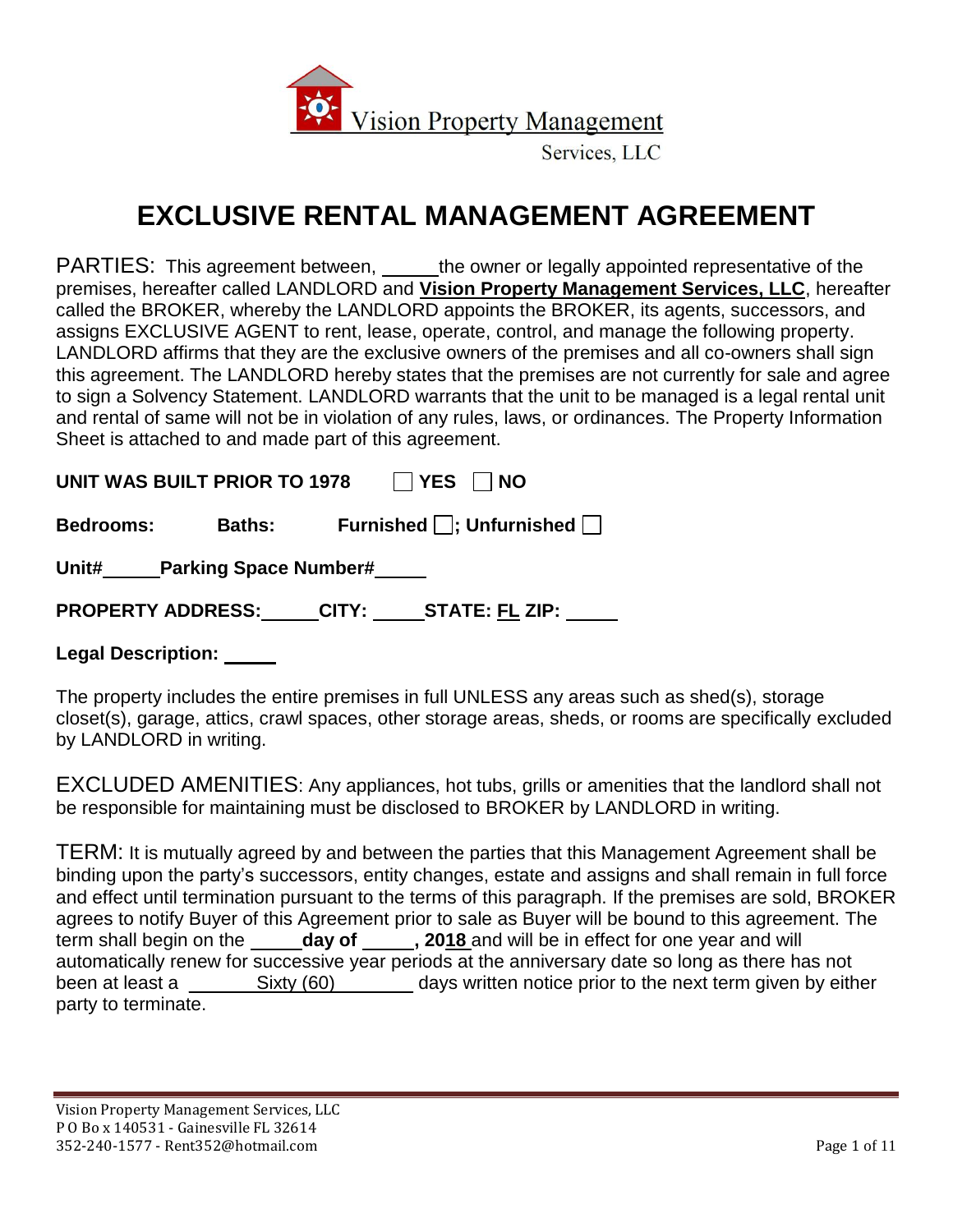TERMINATION BY LANDLORD: Termination is effective when actually physically received by BROKER BY CERTIFIED MAIL. In the event this agreement is terminated by LANDLORD, the BROKER shall continue to receive the rental commission set forth below as long as the TENANT(S) placed on the property by BROKER shall remain in the unit. In the event this agreement is terminated by LANDLORD, the BROKER's rights provided for in this agreement shall survive such termination. All monies expended by BROKER shall be paid to BROKER prior to this cancellation and BROKER is authorized to withhold any sums owed to BROKER from monies held prior to the final disbursement to LANDLORD. An additional cancellation fee of \$00.00 will be charged to LANDLORD should LANDLORD terminate this agreement for any reason. In the event that BROKER has not procured a TENANT within 60 days of the property being fully available for rent, LANDLORD may terminate this Agreement with no penalty.

TERMINATION BY BROKER: BROKER reserves the right to terminate this agreement with 30 days written notice to LANDLORD at any time, or, immediately with written or verbal notice if in the opinion of BROKER'S legal counsel, LANDLORD'S actions or inactions violate the terms of this management agreement or are illegal, improper, jeopardize the safety or welfare of any TENANT(S) or other persons, interfere with this management agreement, code violations occur on the property, a foreclosure action is filed against the LANDLORD or LANDLORD is delinquent in the payment of any taxes, fees, assessment, fees, bills, fines or any other financial obligations related to the premises or the BROKER. BROKER may at its option continue to hold LANDLORD liable for any commissions due, fees due or monies owed BROKER if the TENANT(S) remain in the property after such termination by BROKER. If termination occurs, LANDLORD shall immediately hire a Property Manager or provide BROKER with a Florida bank account for BROKER to transfer any deposits held on behalf of the TENANT.

DEPOSITS: According to Florida law, deposit money and advanced rent must be held in a Florida Banking institution. If LANDLORD is holding these funds, LANDLORD shall comply with Florida law as to the manner in which the funds are held and will comply with the law pertaining to the disposition of the deposits when the Tenant vacates holding BROKER harmless for LANDLORD's failing to comply with Florida law and indemnifying BROKER if TENANT institutes any litigation regarding the deposits against BROKER.

RENT AMOUNT: BROKER will use his best efforts to lease or rent with the following terms:

LAST MONTHS RENT:  $\Box$  MUST BE COLLECTED  $\boxtimes$  MAY BE COLLECTED AT BROKERS DISCRETION

SECURITY DEPOSIT REQUIRED IN THE AMOUNT OF \$50 less than agree rent

BASE RENT CHARGED SHALL BE NO LESS THAN \$ PER MONTH

Any deviation from these terms must be agreed upon by all parties in writing. LANDLORD agrees to hold BROKER harmless for any failure to secure TENANT(S) for the LANDLORD, any cancellation by the TENANT(S) and/or failure to collect any rents or monies due from the TENANT(S) for any reason. LANDLORD understands and agrees that a TENANT cannot be forced to pay anything. Any rent reduction must be approved in writing by LANDLORD.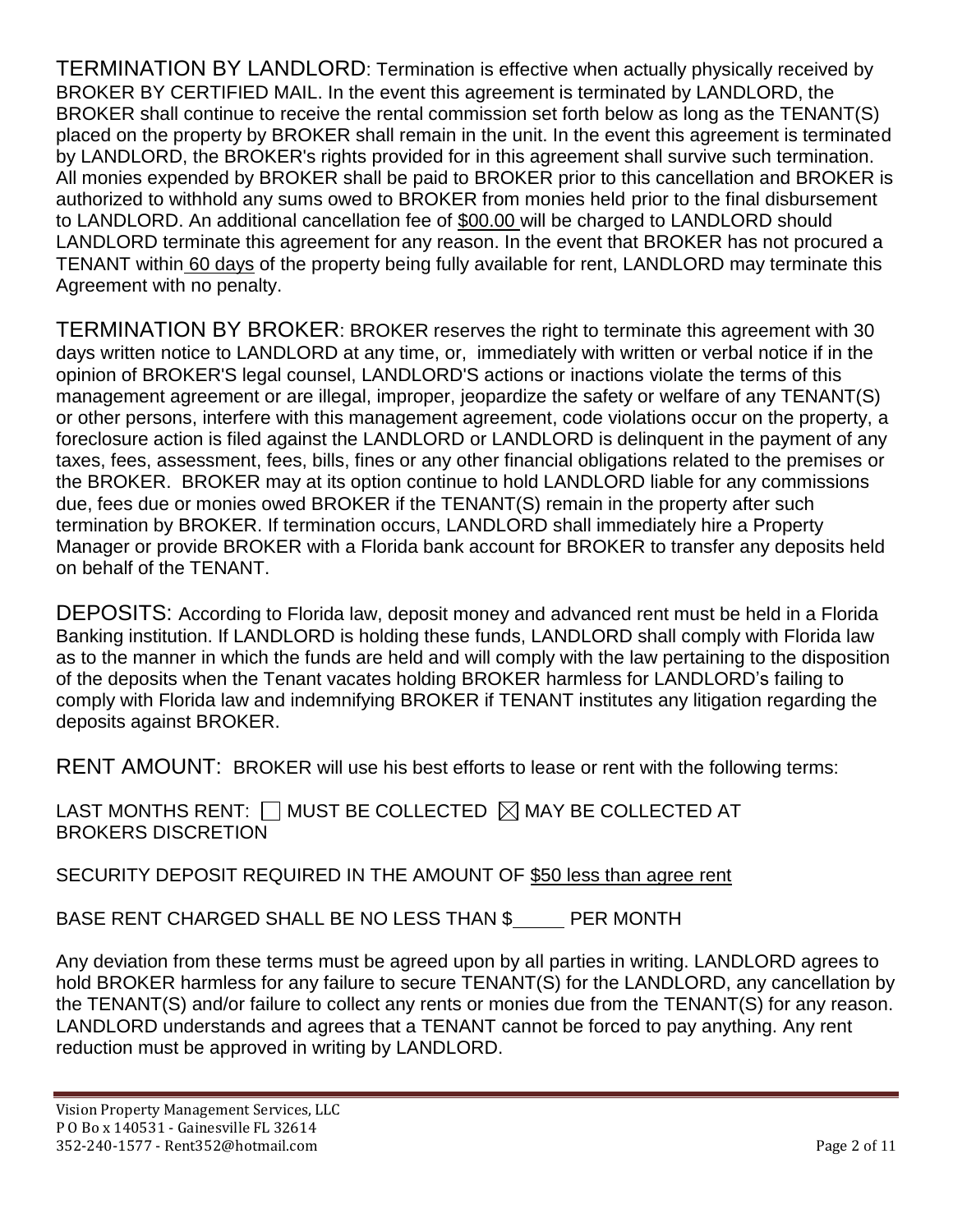INSURANCE/FEES/TAXES/CHARGES: LANDLORD shall pay direct any condominium/hoa maintenance fees, taxes, insurance, mortgages, assessments and other charges. BROKER IS NOT RESPONSIBLE FOR PAYING THESE SUMS ON BEHALF OF LANDLORD UNLESS THERE IS A WRITTEN AGREEMENT TO THE CONTRARY. LANDLORD agrees that they shall maintain public liability insurance coverage on the property at all times in an amount not less than \$100,000.00 per person and \$300,000.00 per occurrence and shall furnish BROKER with proof of insurance and a copy of the declaration page. LANDLORD MUST NOTIFY THE INSURANCE COMPANY THAT THE PREMISES IS BEING USED AS A RENTAL. LANDLORD agrees to and does hereby indemnify and hold harmless BROKER, it's employees, agents and assigns, from any and all claims, suits, damages costs, losses and expenses arising from the management of the property and from any injury to persons and/or property occurring on or about the premises unless due to BROKERS negligence. LANDLORD agrees to indemnify BROKER for any damages suffered as a result of any lapse in or failure by LANDLORD to maintain insurance coverage. If TENANT is required to purchase "Renters Insurance" LANDLORD agrees and understands that TENANT may discontinue coverage without notice to BROKER and "Renters Insurance" is primarily for the TENANT'S personal property NOT the premises or injury to persons on the property or damage to LANDLORDS property. If the LANDLORD requires the TENANT to purchase renter insurance, LANDLORD must direct BROKER in writing PRIOR to the lease signing and must specify what type of Renter's Insurance is required. LANDLORD agrees to hold BROKER harmless for any damages suffered as a result of any lapse in or failure by TENANT to maintain insurance coverage.

 $\overline{DOGS}$ : LANDLORD affirms that dogs  $\Box$ ARE  $\Box$  ARE NOT covered by the LANDLORD'S liability insurance. LANDLORD is responsible for verifying this with their insurance agent. LANDLORD agrees and understands that Service Animals for persons with disabilities are not considered pets and must be allowed. No pet fee or pet deposit can be collected for a Service Animal.

UTILITIES: If allowed by law and unless otherwise agreed to by the parties, TENANT(S) are required to have telephone service, cable, electric service, water service and all other utilities in their own name. In any lease where the TENANT(S) shall have use of the LANDLORD's utilities and be responsible for all or part of the bill(s), LANDLORD shall pay the entire bill in a timely manner and forward copies to this office for reimbursement. Under no circumstances shall LANDLORD cause the termination of these services and LANDLORD agrees to indemnify BROKER for any damages or litigation fees/cost incurred by BROKER if LANDLORD improperly terminates a utility service. Florida law specifically prohibits the direct or indirect termination of utilities and utilities are defined broadly. BROKER will deduct bills to the extent of funds available and LANDLORD agrees that BROKER shall be in no way responsible for nonpayment of or theft of any utility service by TENANT(S). At the request of BROKER, LANDLORD may be required to have water and electric service turned on if the premises are not occupied. This is to allow for proper showings, maintain the property and protect the pool if applicable. LANDLORD has agreed that it has disclosed in writing any issues regarding utilities including water quality problems.

FUNDS: Any monies collected or received by BROKER will be held in BROKER's bank account(s) and interest, if any earned, and permitted by law to be retained by BROKER, shall be paid to BROKER for administrative services. BROKER shall remit payments to LANDLORD usually only after funds paid by TENANT have completely cleared BROKER'S bank account. This is usually 10- 20 days after funds are deposited. If BROKER does disburse money to LANDLORD before funds have cleared and if the funds paid to BROKER are NSF, stop payment or otherwise not available and BROKER has already disbursed funds to LANDLORD, LANDLORD agrees to immediately refund that amount paid to them to BROKER. All further rent money received if any will be held by BROKER to replenish this if LANDLORD does not comply and if no funds are received LANDLORD will be liable to pay the money owed to BROKER immediately.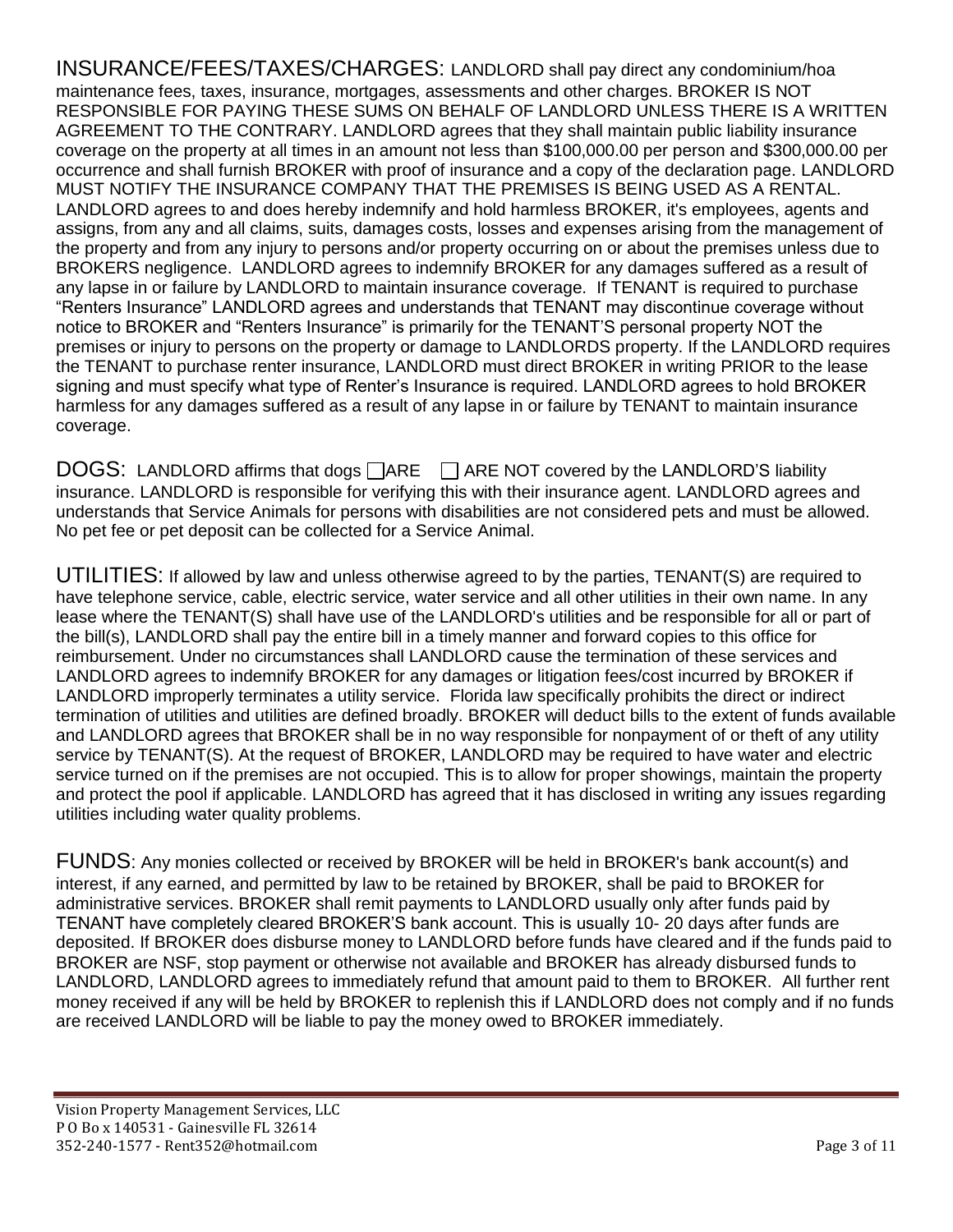ATTORNEYS FEES - LEASE DRAFTING: In the State of Florida, a BROKER is not allowed by law to draft a lease, therefore, there will be an administrative charge to the LANDLORD of \$45.00 for preparation of the lease. The law firm preparing the lease deals primarily in Landlord/Tenant Law and is the Law Offices of Heist, Weisse & Wolk, P.A 1 800 253 8428 info@evict.com. The charges to cover these attorney's fee(s) and administrative charge will be collected from the first monies received if BROKER does not currently have the funds from LANDLORD to pay this. The Law Offices of Heist, Weisse & Wolk, P.A. will be available to BROKER and LANDLORD at no charge for phone and email consultations in the event of disputes with the TENANT(S) or related issues and will provide a reduced price eviction if the Law Offices of Heist, Weisse & Wolk files an eviction for LANDLORD. If LANDLORD chooses to have another law firm prepare the lease, BROKER will send the necessary information over to that attorney upon request.

CONDOMINIUM/HOMEOWNERS ASSOCIATIONS: In "association" governed unit, the lease shall be subject to the Declaration pertaining thereto and the rules and regulations of the Association and Board of Directors thereunder and, further, the LANDLORD shall be responsible for providing BROKER with all current rules and regulations, and for payment of any recreation fees, liens, deposits, and/or other fees, fines levied by the association, or assessments and LANDLORD agrees to indemnify BROKER for payment of same. In the event the TENANT(S) fail to comply with the rules and regulations and the association or board levies fines or assessments against the LANDLORD, LANDLORD agrees that BROKER is in no way liable for the payment of any fees, fines, or assessments imposed by the HOA or Condo Association. BROKER will make its best efforts to legally force TENANT to comply with the Rules and Regulations. If a Condo Association or HOA requires approval of the TENANT and this approval is not granted or is delayed by the Association, BROKER shall not place the TENANT in the property. In the event LANDLORD receives any correspondence from an association regarding any problems with the TENANT or Rule or Regulation change, LANDLORD shall immediately forward such correspondence to BROKER and confirm receipt by BROKER.

FURNISHINGS/WARRANTIES: The LANDLORD shall deliver a copy of the furnishings inventory if furnished. It is LANDLORD's responsibility to keep the inventory current. LANDLORD is also to deliver copies to BROKER any Service Contracts or Warranties that exist. If no Warranties or Service Contracts are received at the time this agreement is executed, BROKER shall assume none exist. LANDLORD will provide four (4) full sets of keys, two (2) mail keys and at least one gate opener or garage door opener if FURNISHINGS/WARRANTIES (continued): applicable to the BROKER. In unfurnished units, LANDLORD will provide basic window treatments and their hardware or authorize BROKER to purchase and install same. Screens on all windows are required by Florida law and all windows must be operational. If TENANT demands screens or window repairs, LANDLORD agrees that BROKER is authorized to purchase screens and/or make window repairs or replacements at LANDLORD'S expense. LANDLORD understands that it is not advisable to leave any personal property on the premises and LANDLORD shall hold BROKER harmless for any loss of that personal property for any reason.

LANDSCAPING: Even if TENANT is responsible in the lease agreement for landscaping, LANDLORD understands and agrees that drought, pests and TENANT neglect is common and it is extremely difficult to expect the TENANT to maintain the landscaping as would the LANDLORD. LANDLORD is urged to have professional lawn/landscaping service and holds BROKER harmless for the TENANT'S failure to properly maintain the landscaping.

REKEYING: BROKER is given the authority to Re-Key the outside access doors at the discretion of BROKER at LANDLORD' expense. Vision Property Management Services, LLC has a policy of Re-Keying the unit on each change of tenant. To insure the safety of new tenant and the liability of Landlord.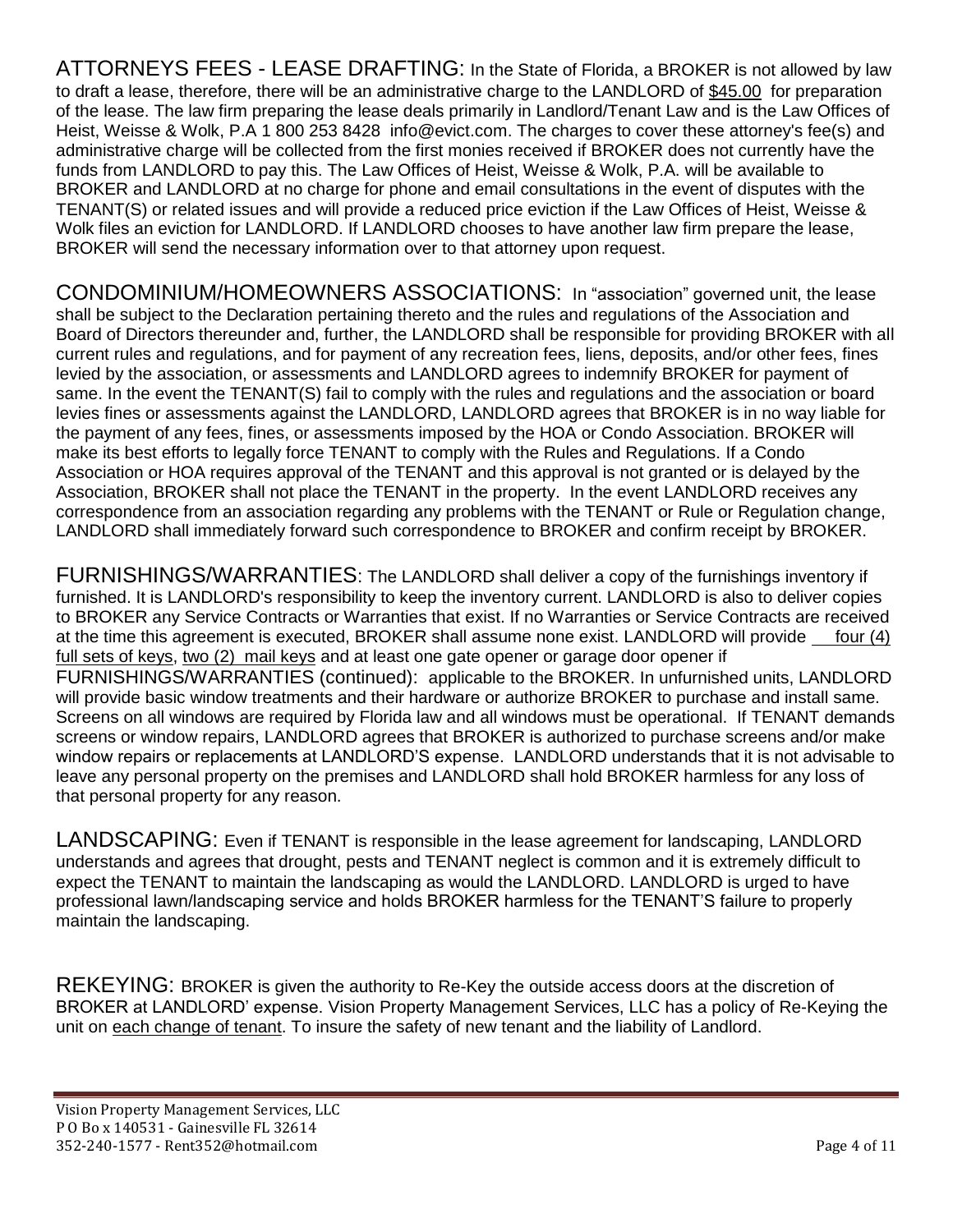LOCK BOXES: BROKER  $\boxtimes$  may  $\Box$  may not utilize a lock box to access the premises. Lockboxes are used to allow easy fast access to show the premises to a prospective TENANT. If a lockbox is authorized, LANDLORD shall hold BROKER harmless for any claims, vandalism or theft arising out of the lockbox misuse by a criminal.

VACANT UNITS: Vacant units are increasingly subject to vandalism, squatters, theft and damage and loss to air conditioning compressors. BROKER shall check and/or show vacant units at least two (2) times per month. If more frequent checking is requested, this must be negotiated separately between BROKER and LANDLORD and there may be additional charges. Under no circumstances will BROKER be held liable for any loss or damage to the vacant premises. LANDLORD is aware that often homeowner's insurance does not cover vacant properties and should consult their insurance agent.

INTERNATIONAL LONG DISTANCE PHONE AND CERTIFIED MAIL: LANDLORD shall not be charged for interstate or intrastate long distance calls, only international calls. If it is necessary to send certified mail to the TENANT, LANDLORD shall be charged for same.

LEASE SIGNING:  $\boxtimes$  BROKER or BROKERS AGENT IS GIVEN THE AUTHORITY TO SIGN ALL LEASE(S) and a Specific Power of Attorney is attached. OR

 $\Box$  LANDLORD SHALL PROMPTLY SIGN ALL LEASE(S)

CREDIT REPORTS: Due to laws which affect disclosure of private and credit information, LANDLORD shall not be provided with the TENANT'S credit report and/or application unless specifically authorized in writing by the TENANT(S) and the provider of the credit report.

TENANT'S SECURITY DEPOSIT, DAMAGES or MISSING ITEMS: BROKER is not responsible for damages to the premises under any circumstance or for items missing, switched out, lost or damaged under any circumstances, including but not limited to, theft, vandalism or negligence of TENANT(S) or their guests. In the event TENANT(S) damage the premises or owe any monies to the LANDLORD, BROKER is given the EXCLUSIVE authority to determine in its professional judgment the amounts due, charge the TENANT(S) accordingly as per Florida Statutes 83.49 and/or settle with the TENANT(S). BROKER is given the power to make claims upon the security deposit on behalf of LANDLORD and BROKER shall not be held liable for any failure to make claim(s) on any damages which were not readily apparent to BROKER. LANDLORD understand and agrees that the Security Deposit belongs in full to the TENANT(S) unless a claim is made upon the Security Deposit AND BROKER is hereby granted to the sole authority to make claims as BROKER deems appropriate. LANDLORD shall not interfere with this process and shall accept BROKERS claim if any on the Security Deposit.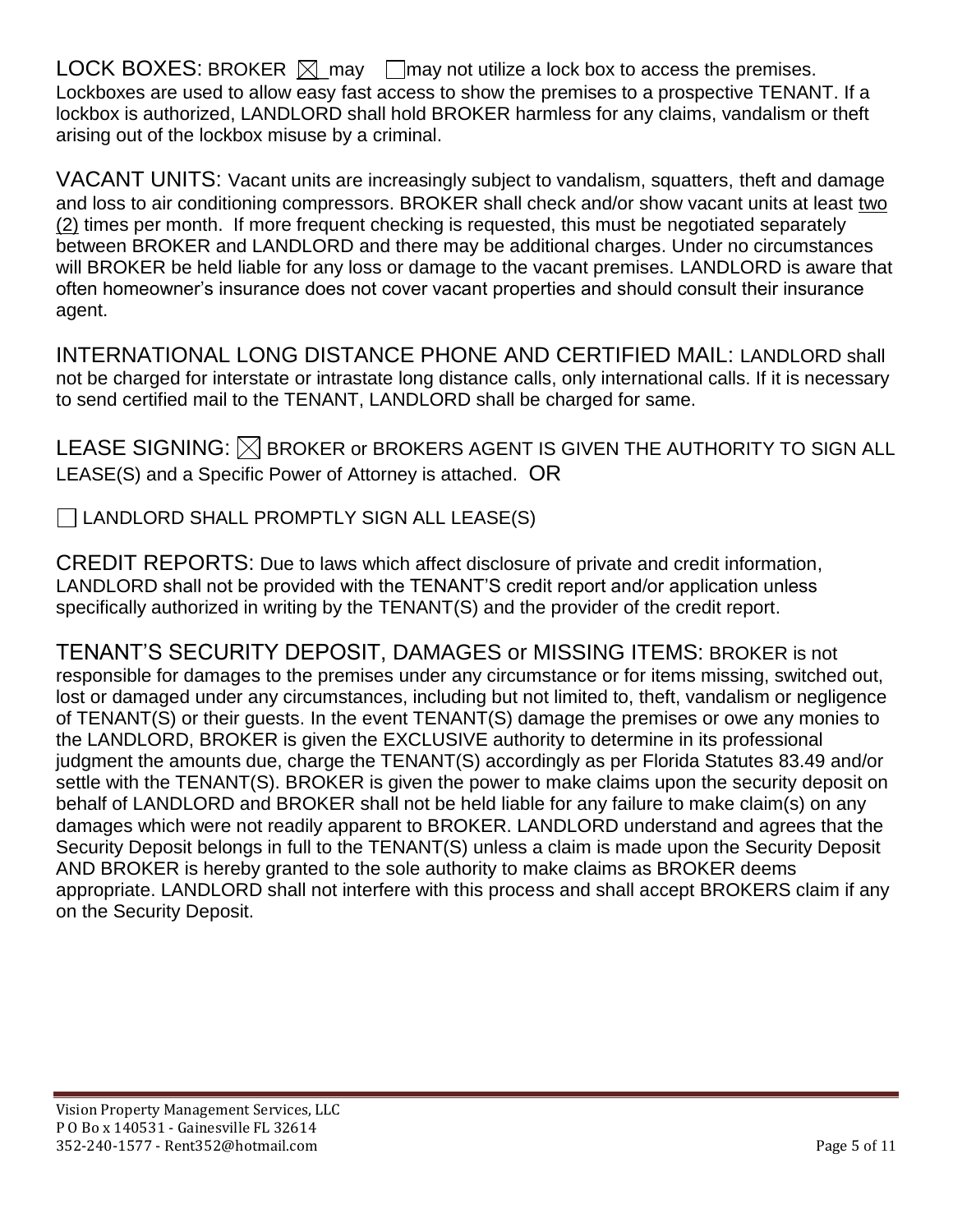LANDLORD HELD DEPOSIT: If LANDLORD is holding the deposit, BROKER shall have no responsibility for making any claims on the deposits and LANDLORD shall be responsible for complying with Florida Statutes 83.49, the procedures, forms and time limits imposed. BROKER shall provide LANDLORD with a copy of Florida Statutes 83.49 upon request or LANDLORD may obtain a full copy of the Landlord/Tenant law for free by going to [www.evict.com](http://www.evict.com/) If the disposition and/or disbursement of a LANDLORD held deposit results in litigation against BROKER, LANDLORD agrees to be liable for all attorney's fees, judgments and costs of any litigation that BROKER may incur. LANDLORD understands that deposits belong to the TENANT until such proper legal procedures are followed.

POOLS: LANDLORD shall maintain a professional licensed bonded pool service on the pool (if one exists) at LANDLORD'S expense. If the property is vacant or the lease requires the TENANT to maintain this service and the TENANT fails to do so, TENANT shall be in breach of the lease agreement and BROKER may hire a pool service or pool service at LANDLORD'S choosing to avoid damage to the pool. Fair Housing laws prohibit us from requiring a TENANT to sign any type of liability waiver or deny families with children to rent due to the pool. If you have a pool, we recommend that you raise your insurance coverage as the cost to raise it is minimal.

HURRICANES, TROPICAL STORMS, FREEZES, ACTS OF GOD: BROKER shall not be responsible to take any precautionary measures to avoid any damages from any acts of God including but not limited to floods, fires, tropical storms, hurricanes, tornados, sinkholes, unless agreed to in writing between BROKER and LANDLORD regardless of the presence of hurricane shutters or similar devices on the premises.

BROKER'S AUTHORITY: BROKER is granted by the LANDLORD the right to manage the property as the BROKER deems necessary, to conduct a background check on the TENANT(S), to screen and approve or disapprove prospective TENANT(S), to collect all rental and other funds that may be due to LANDLORD, to cooperate with other BROKER'S or assign or sell the management account as BROKER may see fit, to require releases from all parties in the event of a controversy before disbursing funds and to do all those things BROKER deems necessary for the efficient management of the property with the exception of authority or responsibilities expressly retained by LANDLORD in writing. If an applicant does not meet BROKER's rental criteria and BROKER feels that LANDLORD may wish to override BROKER'S judgment, LANDLORD may be given the opportunity to approve applicant based upon the BROKER'S AUTHORITY (CONTINUED): information that BROKER supplies LANDLORD. BROKER is given the Exclusive Right to deliver, on LANDLORD's behalf, any default notices to TENANT(S) as may be necessary. Any legal notices or institution of eviction or damage proceedings against TENANT(S), through the courts or otherwise, must be taken by the LANDLORD individually or, with the permission of LANDLORD, BROKER shall hire an eviction attorney to perform the eviction. BROKER does not practice law. Costs and Attorneys Fees to evict TENANT(S) or otherwise will be paid by LANDLORD in advance and when due and LANDLORD agrees to hold BROKER harmless for same.

In the event TENANT(S) vacate voluntarily or involuntarily owing rent monies due under the terms of the lease or any renewals, and, if these monies are collected in whole or part in the future, LANDLORD agrees that BROKER is entitled to a commission on any monies received in the percentage as set forth below and agrees to remit same to BROKER. BROKER is not a debt collector and shall be under no obligation to collect monies owed and/or file a civil suit against a TENANT for monies owed when TENANT vacates.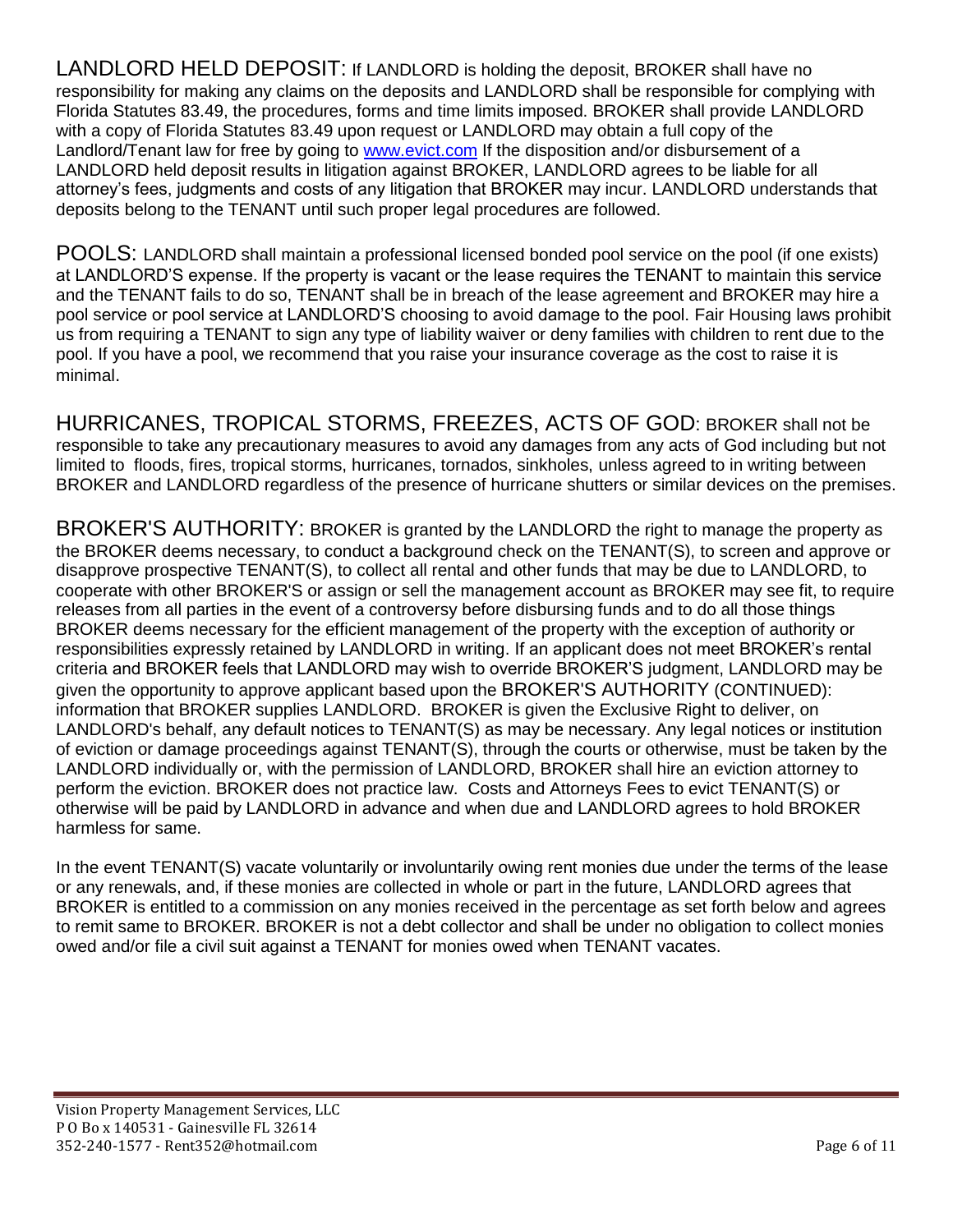ADVERTISING: BROKER uses many methods to advertise the property for rent and LANDLORD gives BROKER the authority to use all legal means of advertising at the choosing of BROKER at BROKER'S expense. In the event special advertising is desired by LANDLORD or necessary in the opinion of BROKER, LANDLORD may be presented with additional forms and means of advertising and if LANDLORD chooses, these methods can be used at LANDLORD'S expense. BROKER is not under any obligation to advertise the specific property being managed but may choose to do so.

REPAIRS AND EMERGENCIES: BROKER is given the right to spend at BROKER'S discretion and without the necessity of permission by OR notification to the LANDLORD, an amount not to exceed \$250.00 in any 30 day period during this agreement to purchase items, cleaning, make repairs, and pay for same out of LANDLORD's funds, and, if inadequate, LANDLORD shall be billed for the difference OR the funds may be retained from the rent payment held or received and not yet disbursed to LANDLORD. After the TENANT vacates and funds become available for use from the TENANT'S security deposit, BROKER is given the right to spend up to the full amount of the monies claimed from the TENANT'S security deposit PLUS the aforementioned amount to purchase items, for cleaning, to make repairs, pay for repairs, and, if inadequate, LANDLORD shall be billed for the difference. In case of emergency, i.e. air conditioning, heat, refrigerator, range, leaks, plumbing or any other repair the BROKER deems an emergency and or necessary in BROKER's sole judgment for the safety of the TENANT(S) or the welfare of the property, BROKER has authority to institute repairs, even if over the aforementioned limit and LANDLORD agrees to be responsible for the sums expended. BROKER is not required to hire vendors to institute emergency repairs if LANDLORD has not approved the emergency repair or provided the necessary funds but may do so at BROKERS discretion with LANDLORD holding BROKER harmless for and failure to do so.

TENANT COMPENSATION: BROKER is given the authority to use LANDLORD'S funds to pay for up to 3 night's hotel for a TENANT and/or abate a TENANT'S rent for up to one week, without LANDLORD'S permission, if in the opinion of BROKER the TENANT has suffered an inconvenience or diminishment in value of the premises to due to some unforeseen problem. This is to help reduce the chance of litigation against the LANDLORD.

REPAIR ACCOUNT: In order to maintain the Repair Account, LANDLORD will provide broker with  $\boxtimes$ \$0.00  $\Box$ \$250  $\Box$ \$400  $\Box$ \$500 and if this account falls below this amount, broker may replenish it from the rents held or received. In the event repairs are made and funds are not sufficient, BROKER shall withhold the amount disbursed from the next ensuing rent payment or from any rents received but not yet forwarded to LANDLORD. BROKER will arrange for all repairs, inspections, maintenance and cleanings, unless LANDLORD has notified BROKER in writing prior to the commencement of repairs to use someone else that LANDLORD has selected, and LANDLORD makes arrangements with the third party directly. LANDLORD agrees that they shall pay third party directly and shall indemnify and hold BROKER harmless for payment of same or for said vendors failure to abide by state, local or federal law or in the event of pre-1978 properties, the failure of such vendor to not be certified under the Federal RRP Rules. At BROKER'S option, if there are not sufficient funds to make a repair, BROKER can require payment by LANDLORD prior to making the repairs and shall hold BROKER harmless for any delay or failure to make a repair if the funds are not available.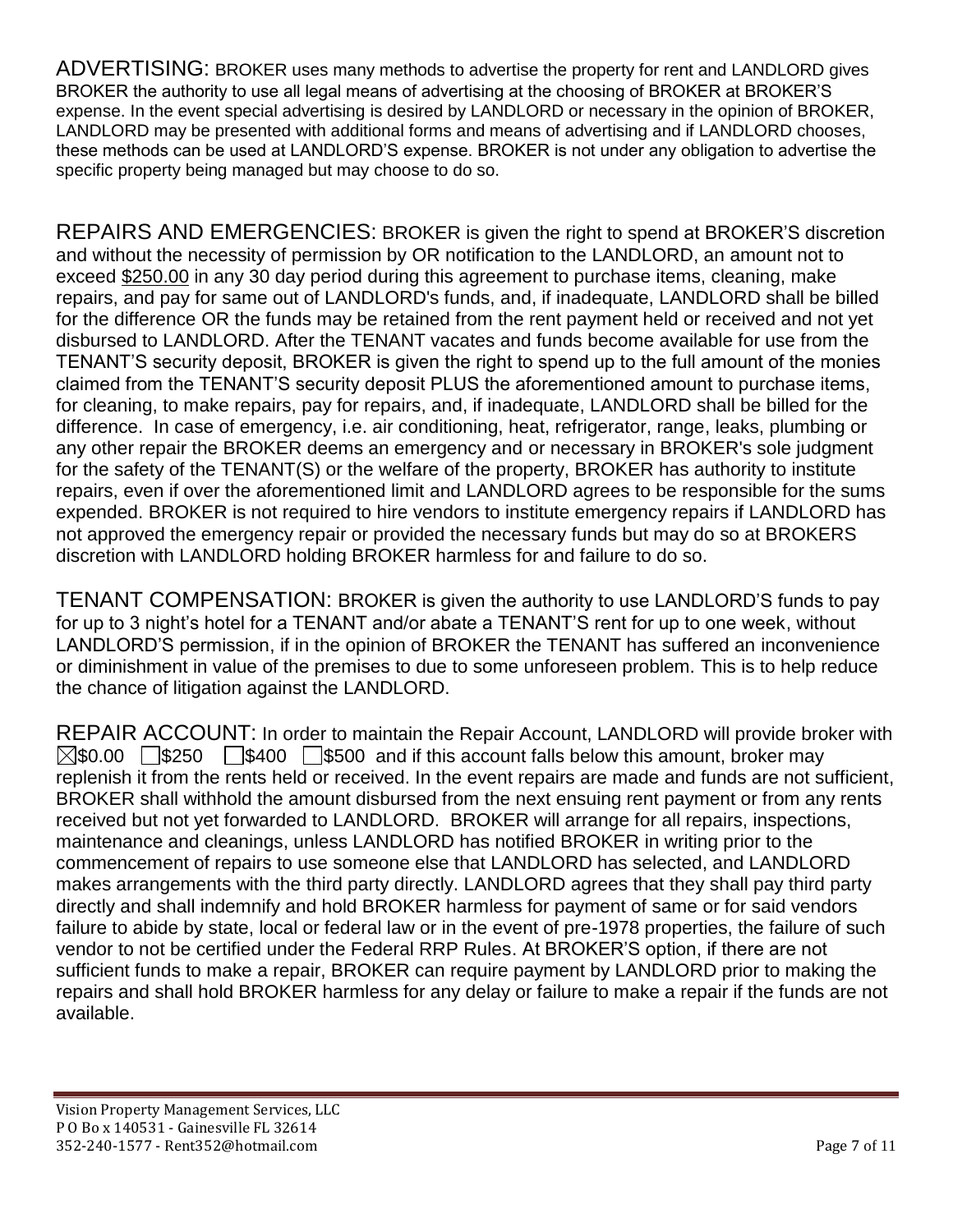MANAGEMENT FEES, OTHER FEES AND COMMISSIONS: BROKER shall be entitled to a commission from all rent monies collected from the TENANT, or retained from the security deposit or last month's rent, if owed by the TENANT upon vacating, and shall retain any charges deemed "additional rent" or fees in the lease agreement including but not limited to renewal fees, application fees, and late fees/charges. All Late charges or fees owed by any TENANT(S) shall be collected at the sole discretion of the BROKER and BROKER shall retain any such charges, fees and late fees even though they may be defined as "additional rent" in the lease agreement which allows these sums to be placed on a Three Day Notice.

All fees or commissions are due to the BROKER whether BROKER procures TENANT or LANDLORD procures tenant unless otherwise agreed to in writing. If there are accumulated late charges at the end of the tenancy, BROKER may at its discretion retain these funds from the security deposit, first applying security deposit funds to damages or amounts due the LANDLORD and then applying accumulated late charges to the deposit and retaining same.

Set Up FEE: LANDLORD agrees to pay BROKER a one-time Set up fee of \$0.00 due at signing of this agreement and a Tenant Procurement fee equal to a **1/2 months Rent** upon each new tenant lease agreement and TENANT taking possession for account set up, marketing, processing, signage, and other fees.

MANDATORY MINIMUM MONTHLY FEE: If the TENANT fails to pay the rent, LANDLORD agrees to pay a minimum management fee of \$75.00

MANAGEMENT COMMISSION: BROKER shall be entitled to a commission of **8%** or a minimum of \$75.00 (whichever is greater) of rents or money paid by the TENANT or any party each month or in the event of a full or partial buy out of the lease by the TENANT. If TENANT prepays rent in advance, such rent must be held in escrow and will be distributed to LANDLORD minus the commission and any money owed by LANDLORD each month when it becomes due.

MANAGEMENT COMMISSION IN THE EVENT OF LANDLORD DEFAULT: Unless otherwise agreed to in writing between LANDLORD and BROKER, in the event LANDLORD is in default in the payment of any mortgage, vendor bill, fee, taxes, assessments, insurance payment(s), HOA or CONDO Fees, dues or any other amount(s) due to a third party related to the premises or if the TENANT is served with a Notice of Lis Pendens or any demand are made by a mortgage holder, servicer, HOA or Condo Association association, AND the property BROKER is continuing to manage the property the management commission shall immediately change to a commission of 10% of rents or money paid by the TENANT or any party each month or in the event of a full or partial buy out of the lease by the TENANT PLUS LANDLORD shall owe any additional fees as outlined in FORECLOSURE PROCEEDINGS, ASSIGNMENT OF RENTS paragraph below.

LEASE RENEWAL FEE: LANDLORD agrees to pay BROKER a LEASE RENEWAL FEE of **\$\_125.00\_\_** each time the lease agreement is renewed with the same TENANT or TENANTS or the lease is assigned by TENANT or TENANTS with LANDLORDS permission. This is to cover the cost of the Attorney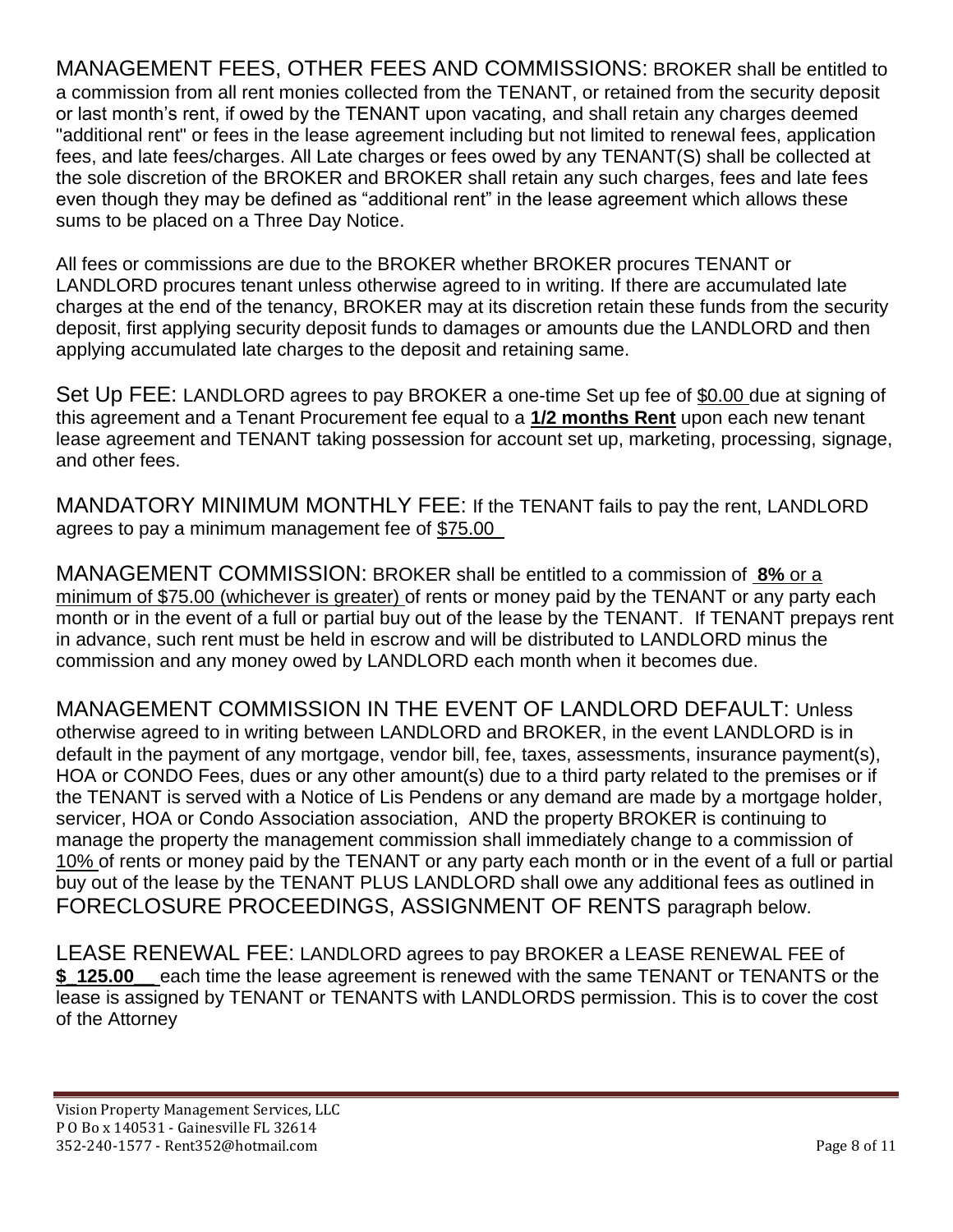MONTH TO MONTH or LEASE EXTENTSION FEE: In the event TENANT is permitted to remain as a month to month tenant or the lease is extended for a period after the expiration of a lease, BROKER may charge the TENANT a month to month or lease extension fee each month and retain said fee.

VACANCIES, EXTENSIONS AND RENEWALS: LANDLORD agrees to pay BROKER according to the above schedule if the property is vacant and during the TENANT(S) occupancy together with any renewals or extensions thereof or for any new lease or rental between the parties.

PROCEEDS: BROKER shall send LANDLORD the proceeds collected from the rental of the property minus the rental commission, fees and any costs and expenses provided for in this agreement when monies have cleared the BROKER's bank (usually 5 (five) business days for local checks and 2 to 4 weeks, depending on locale, for out of state checks). NOTE: Funds are distributed once a month by BROKER between the 15th and 20th of the month or funds shall be paid as soon as tenant(s) funds have cleared BROKER's Account(s) as allowed by law. In the event a prospective Tenant places a good faith or holding deposit with BROKER and fails to take possession, said deposit shall be retained by BROKER. In order to minimize legal disputes and liability to both the LANDLORD and the BROKER, BROKER retains the SOLE AND EXCLUSIVE RIGHT to refund ANY deposits in full or part to an applicant or TENANT who has or has not signed a lease agreement upon the advice of BROKER'S legal counsel and LANDLORD agrees to hold BROKER harmless for same. THIS IS TO AVOID LITIGATION FOR THE LANDLORD AND THE BROKER. BROKER may send LANDLORD proceeds by check, direct deposit or ACH and also may send all statements by email to LANDLORD. LANDLORD shall provide BROKER with all necessary information for ACH deposits. If BROKER has sent proceeds to LANDLORD and the TENANT'S payment is not honored, LANDLORD shall immediately refund such payment to BROKER upon demand. *If Landlord choose to be paid by check there will be a \$10.00 fee per month charged to the Landlord for processing.*

NOTICES: Whenever any notice is required in this agreement or desire to communicate formally or legally by LANDLORD to BROKER, notice must be in writing and mailed certified return receipt requested to BROKERS address, and deemed delivered upon actual physical receipt thereof, not date of mailing. In certain instances BROKER may request communication by email, mail or fax and if so, such communication shall be binding and legally sufficient.

ENVIRONMENTAL HAZARDS/MOLD/BEDBUGS: TENANT(S) are increasingly suing property OWNERs and BROKERS for environmental hazards including but not limited to mold, defective drywall, mildew, smoke odors, allergens and other hazards which may be present on the premises. OWNER affirms no such hazards are known by OWNER to be present on the premises at this time. OWNER agrees to indemnify BROKER in the event BROKER is sued by TENANT for any injuries suffered on the premises unless such injuries were due to BROKER' actions. In the event a TENANT complains of a pest issue, water quality issues, mold, bedbugs or any other environmental issue, LANDLORD agrees to pay for an inspection by a certified inspector to help defend LANDLORD and BROKER from claims made by the TENANT. Such inspection will not be performed unless the LANDLORD is notified first and authorizes the inspection.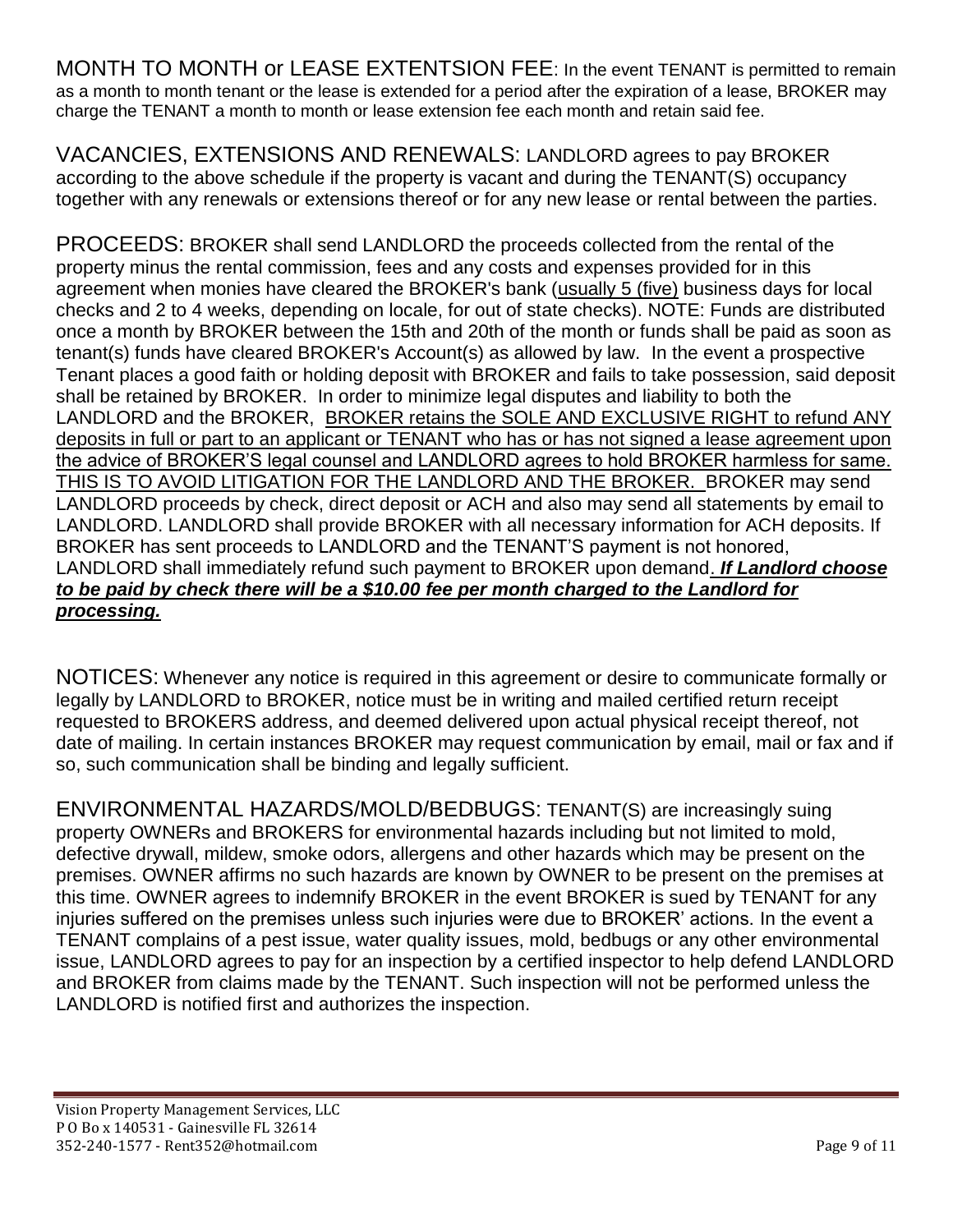PRE-1978 PROPERTIES: Federal EPA rules require BROKER to provide the TENANT with a Lead Based Paint Disclosure and a booklet PROTECT YOUR FAMILY FROM LEAD IN YOUR HOME. New laws beginning in 2011 require almost all workers on pre 1978 home to be certified under the Renovation Repair and Paint Rules. (RRP) Please do not use any friends, vendors, handymen ask us to use any persons that are not certified to make repairs on your home. LANDLORD grants BROKER permission to sign the Lead Based Paint Disclosure as agent for LANDLORD.

LANDLORD CONTACT WITH TENANT(S): LANDLORD agrees and understands that if LANDLORD has any contact with the TENANT(S) in person, by mail, by phone or otherwise, in the event of a legal dispute which results in litigation, the chances become extremely high that the LANDLORD will have to testify in person in court. BROKER strongly urges that all contact with TENANT(S) be made by and through BROKER. LANDLORD agrees that contact with the TENANT(S) may be grounds for BROKER terminating this agreement and continuing to hold LANDLORD liable for all commissions due.

COLLECTIONS and SMALL CLAIMS COURT CASES: BROKER is not an attorney or licensed debt collector and shall not engage in any collection activity including but not limited to Small Claims Court cases or placing the account with a collection agency for LANDLORD, for monies that may be owed by TENANT after TENANT vacates or for prosecuting checks or money orders from TENANT that may be returned NSF, Closed Account or Stop Payment. LANDLORD may hire a collection agency or attorney of their choosing.

COMMISSION and OTHER LEGAL DISPUTES: In the event of any litigation between the LANDLORD and BROKER, the prevailing party shall be entitled to an award of all attorney's fees and costs and venue for all litigations shall be in the county where the BROKER's office is located. This county is currently \_ALACHUA\_\_\_\_\_\_\_ and can change. Both LANDLORD and BROKER waive any rights that they may have to a jury trial.

FORECLOSURE PROCEEDINGS, ASSIGNMENT OF RENTS: In the event the property becomes subject to liens and/or foreclosure proceedings and/or a condominium or homeowner's association or mortgagee exercises any right to an assignment of rent they may have or a receiver is appointed, LANDLORD agrees that BROKER shall comply with any court order and/or at BROKERS discretion disburse rent monies to the requesting party based on advice of BROKER'S legal counsel. If any of the aforementioned occurs, LANDLORD gives BROKER the full right and authority to disburse the security deposit or advance rent held by BROKER to any party including the TENANT even if the TENANT is still residing on the premises or owes rent. If BROKER continues to manage the property and the property becomes subject to liens and/or foreclosure proceedings and/or a condominium or homeowner's association or mortgagee exercises any right to an assignment of rent they may have or a receiver is appointed LANDLORD agrees to pay an additional fee to BROKER each month of \$75.00.

## ADDITIONAL: